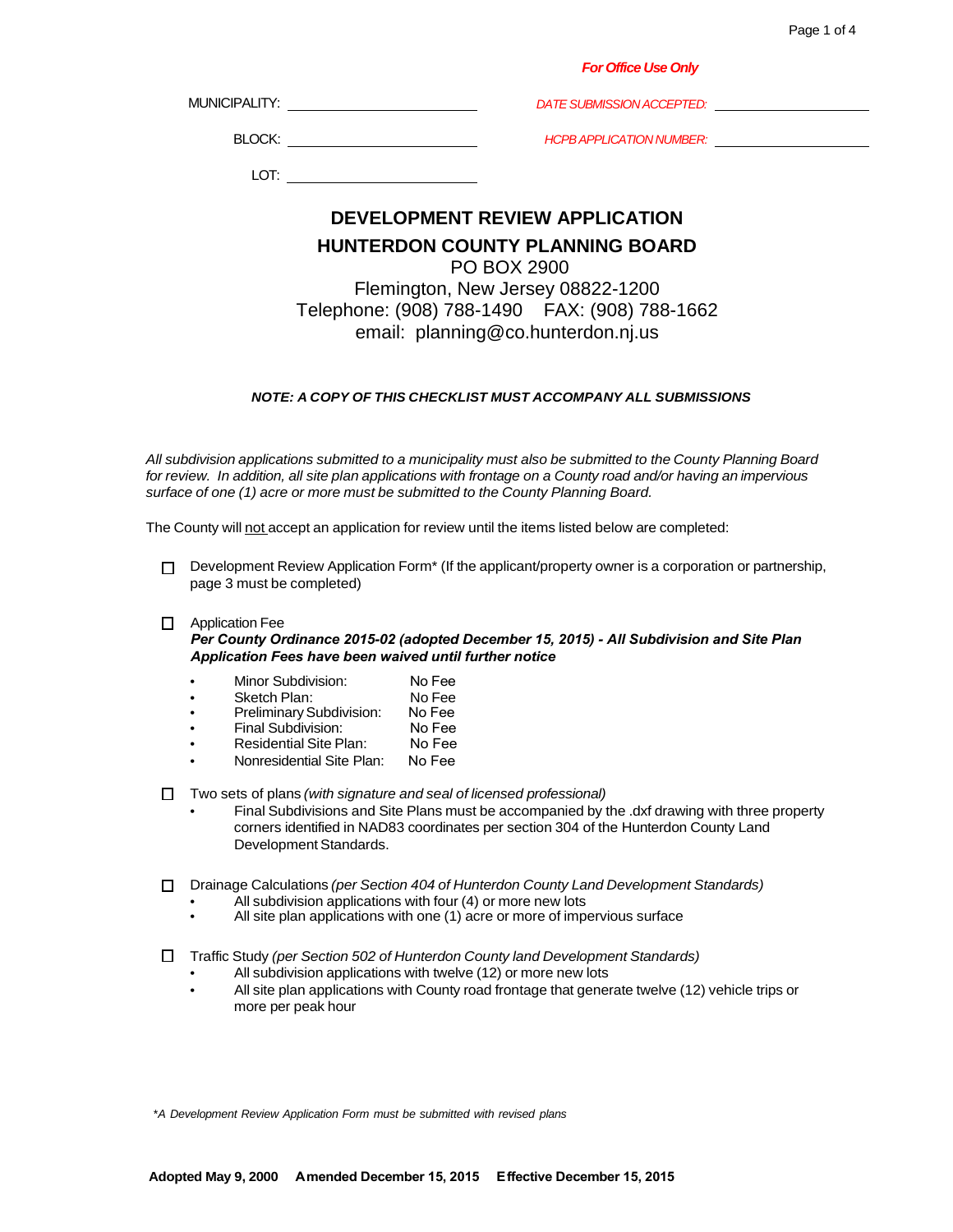|                         | MUNICIPALITY: _________________________________                                                                      |         |                    |              | Page 2 of 4 |
|-------------------------|----------------------------------------------------------------------------------------------------------------------|---------|--------------------|--------------|-------------|
|                         |                                                                                                                      |         |                    |              |             |
|                         |                                                                                                                      |         |                    |              |             |
| LOT:                    |                                                                                                                      |         |                    |              |             |
|                         |                                                                                                                      |         |                    |              |             |
|                         | <b>TYPE OF APPLICATION</b>                                                                                           |         |                    |              |             |
| <b>SITE PLAN</b>        |                                                                                                                      |         | <b>SUBDIVISION</b> |              |             |
| Residential:            |                                                                                                                      | Minor:  |                    | Preliminary: |             |
| Non-Residential:        |                                                                                                                      | Sketch: |                    |              |             |
|                         |                                                                                                                      |         |                    | Final:       |             |
| <b>PROJECT NAME:</b>    |                                                                                                                      |         |                    |              |             |
|                         |                                                                                                                      |         |                    |              |             |
|                         |                                                                                                                      |         |                    |              |             |
| <b>APPLICANT:*</b>      |                                                                                                                      |         |                    |              |             |
| ADDRESS:                |                                                                                                                      |         |                    |              |             |
|                         |                                                                                                                      |         |                    |              |             |
| <b>CONTACT PERSON:</b>  | and the control of the control of the control of the control of the control of the control of the control of the     |         |                    |              |             |
| TELEPHONE:              |                                                                                                                      |         |                    |              |             |
| <b>PROPERTY OWNER:*</b> |                                                                                                                      |         |                    |              |             |
|                         | <u> 2000 - Jan James James James James James James James James James James James James James James James James J</u> |         |                    |              |             |
| ADDRESS:                |                                                                                                                      |         |                    |              |             |
|                         |                                                                                                                      |         |                    |              |             |
| TELEPHONE:              |                                                                                                                      |         |                    |              |             |
| <b>ATTORNEY:</b>        |                                                                                                                      |         |                    |              |             |
| ADDRESS:                |                                                                                                                      |         |                    |              |             |
|                         |                                                                                                                      |         |                    |              |             |
|                         |                                                                                                                      |         |                    |              |             |
| TELEPHONE:              |                                                                                                                      |         |                    |              |             |
| <b>ENGINEER:</b>        |                                                                                                                      |         |                    |              |             |
| ADDRESS:                |                                                                                                                      |         |                    |              |             |
|                         |                                                                                                                      |         |                    |              |             |
|                         |                                                                                                                      |         |                    |              |             |

\* If applicant/property owner is a corporation or partnership, please also complete proper section on page<br>4 of application.

TELEPHONE: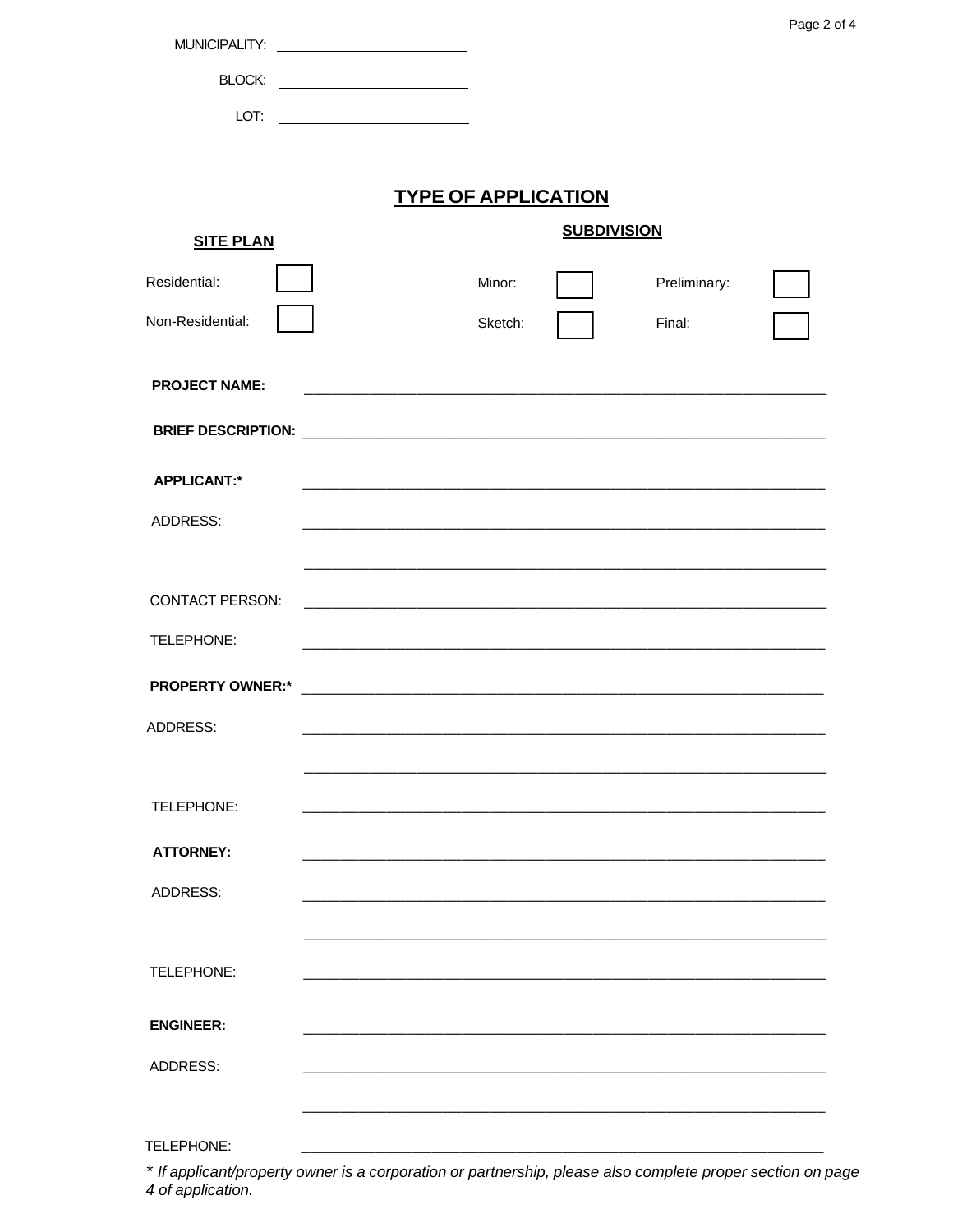| MUNICIPALITY: |
|---------------|
|---------------|

BLOCK: <u>\_\_\_\_\_\_\_\_\_\_\_\_\_\_\_\_\_\_\_\_\_\_\_\_\_\_</u>

LOT:

# **SUBDIVISION INFORMATION ONLY**

**COUNTY ROUTE NUMBER:**  (ONLY If applicable) NO. OF NEW LOTS PROPOSED: ACREAGE OF LANDS REMAINING: ACREAGE OF ENTIRE TRACT:

## **SITE PLAN INFORMATION ONLY**

## **RESIDENTIAL** NO. OF PROPOSED DWELLING UNITS: PROPOSED GROSS FLOOR AREA: (SF) IMPERVIOUS SURFACE: (SF) ACREAGE OF TRACT: COUNTY ROUTE NUMBER: (ONLY if applicable) **NON-RESIDENTIAL** BUILDING FOOTPRINT: (SF) IMPERVIOUS SURFACE: (SF) NO. OF NEW EMPLOYEES: NO. OF NEW PARKING SPACES: ACREAGE OF TRACT: COUNTY ROUTE NUMBER: (ONLY if applicable)